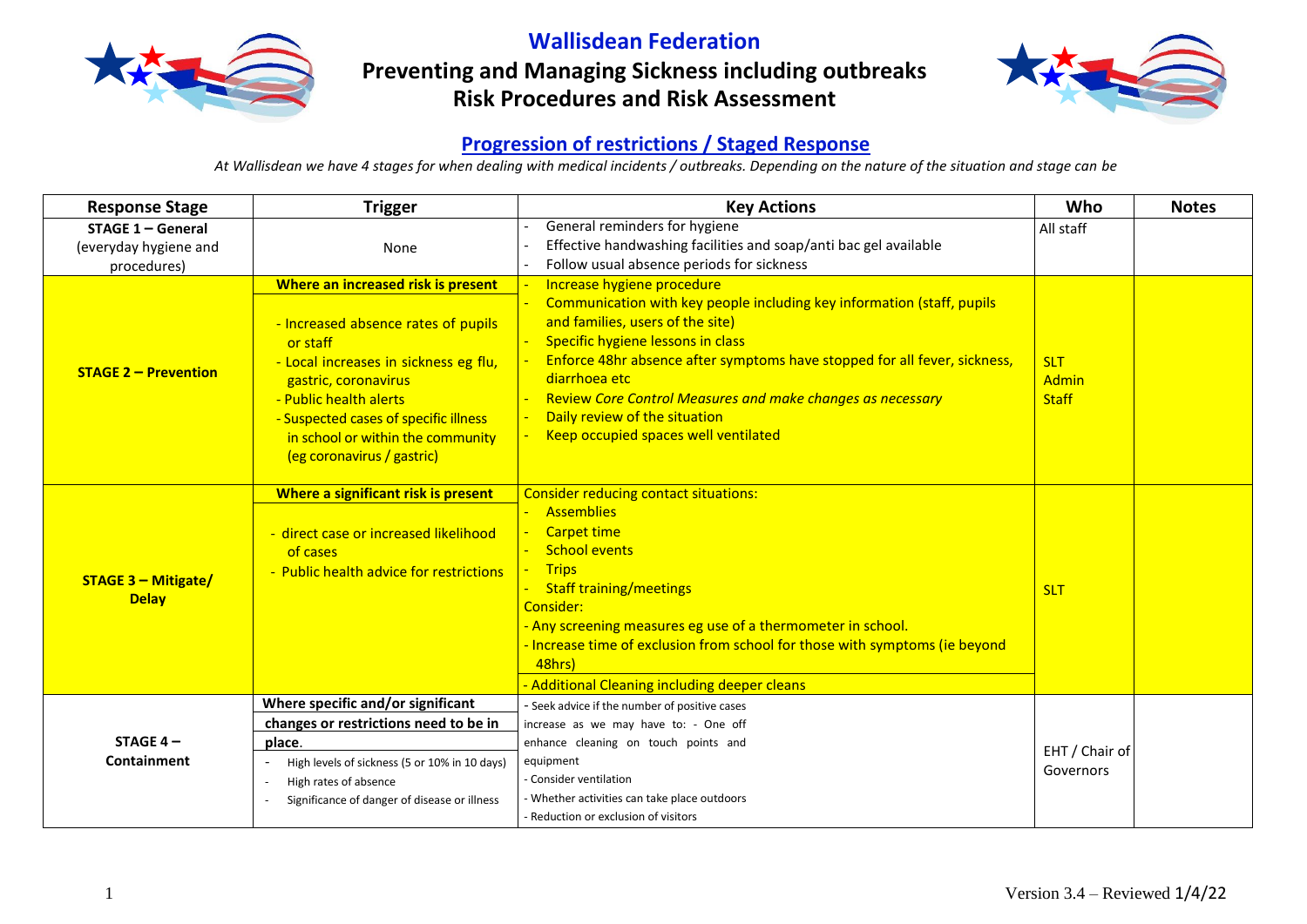## *Key Actions Returning to school*

| <b>Specific Issue</b>                            | <b>Actions including messages</b>                                                                                                                                                                                                                                                                                                                                                                        | Who                                 |                                                                                                                                  |
|--------------------------------------------------|----------------------------------------------------------------------------------------------------------------------------------------------------------------------------------------------------------------------------------------------------------------------------------------------------------------------------------------------------------------------------------------------------------|-------------------------------------|----------------------------------------------------------------------------------------------------------------------------------|
| Suspected case (s) in school<br>(staff or pupil) | Inform staff<br>$\overline{a}$<br>Deep clean core areas<br>Reminders of core hygiene practices                                                                                                                                                                                                                                                                                                           | EHT/DHT/AHT<br>Senior Admin<br>Team | Reviewed 22/06/2020<br>Reviewed 19/11/2020<br>Reviewed 08/01/2021<br>Reviewed 02/03/2021<br>Reviewed 1/3/2022<br>Reviewed 1/4/22 |
| <b>Confirmed Positive</b><br><b>COVID Case</b>   | Child to isolate for a minimum of 3 days and can return to school once they no longer have a high<br>$\overline{\phantom{a}}$<br>tempreture and are well enough to attend. Child to report to office for tempreture check.<br>Adult to isolate for a minimum of 5 days and can return to school once they no longer have a high<br>$\overline{\phantom{a}}$<br>tempreture and are well enough to attend. | SLT/Site Team                       | Reviewed 1/3/2022<br>Reviewed 1/4/22                                                                                             |
| Teacher/Support shortage                         | Cover across the Federation<br>Where too many - seek advice from HCC                                                                                                                                                                                                                                                                                                                                     | SLT/Gov                             | Reviewed 1/3/2022<br>Reviewed 1/4/22                                                                                             |
| Protection for most vulnerable<br>children       | Continue with phone calls if they are not attending                                                                                                                                                                                                                                                                                                                                                      | SEND Team/<br>PSW/Class<br>Teacher  | Reviewed 1/4/22                                                                                                                  |
| Pregnant staff                                   | To follow Government guidelines and liaise with EHT.                                                                                                                                                                                                                                                                                                                                                     | <b>SLT</b>                          | Reviewed 1/4/22                                                                                                                  |
| Kitchen shut down                                | Parents to provide packed lunches if Aspens are unable to provide a packed lunch                                                                                                                                                                                                                                                                                                                         | SLT/Families                        | Reviewed 1/4/22                                                                                                                  |
| Site team shortage                               | Cover and prioritise jobs<br>Cover with other members of staff                                                                                                                                                                                                                                                                                                                                           | SLT/Site Team                       | Reviewed 1/4/22                                                                                                                  |
| Leadership shortage                              | Access via phone and follow leadership structure                                                                                                                                                                                                                                                                                                                                                         | SLT/Staff                           | Reviewed 1/4/22                                                                                                                  |
| Admin shortage                                   | Cover with other admin staff across the federation<br>$\overline{\phantom{a}}$<br>Cover with TAs / SLT<br>Inform parents/carers not to phone unless emergency                                                                                                                                                                                                                                            |                                     | Reviewed 1/4/22                                                                                                                  |
| Other school users                               | Inform of control measures, including the possibility that a suspension will continue to occur                                                                                                                                                                                                                                                                                                           | Site / Admin                        | Reviewed 1/4/22                                                                                                                  |
| Long period shut down                            | Continue learning activities through Purple Mash, TTRock Stars, Education City, Bug Club and website<br>ParentMail - set projects/tasks. Teachers to teach from home following planning.<br>Support with homework through new homework email                                                                                                                                                             | SLT/Staff                           | Reviewed 1/4/22                                                                                                                  |